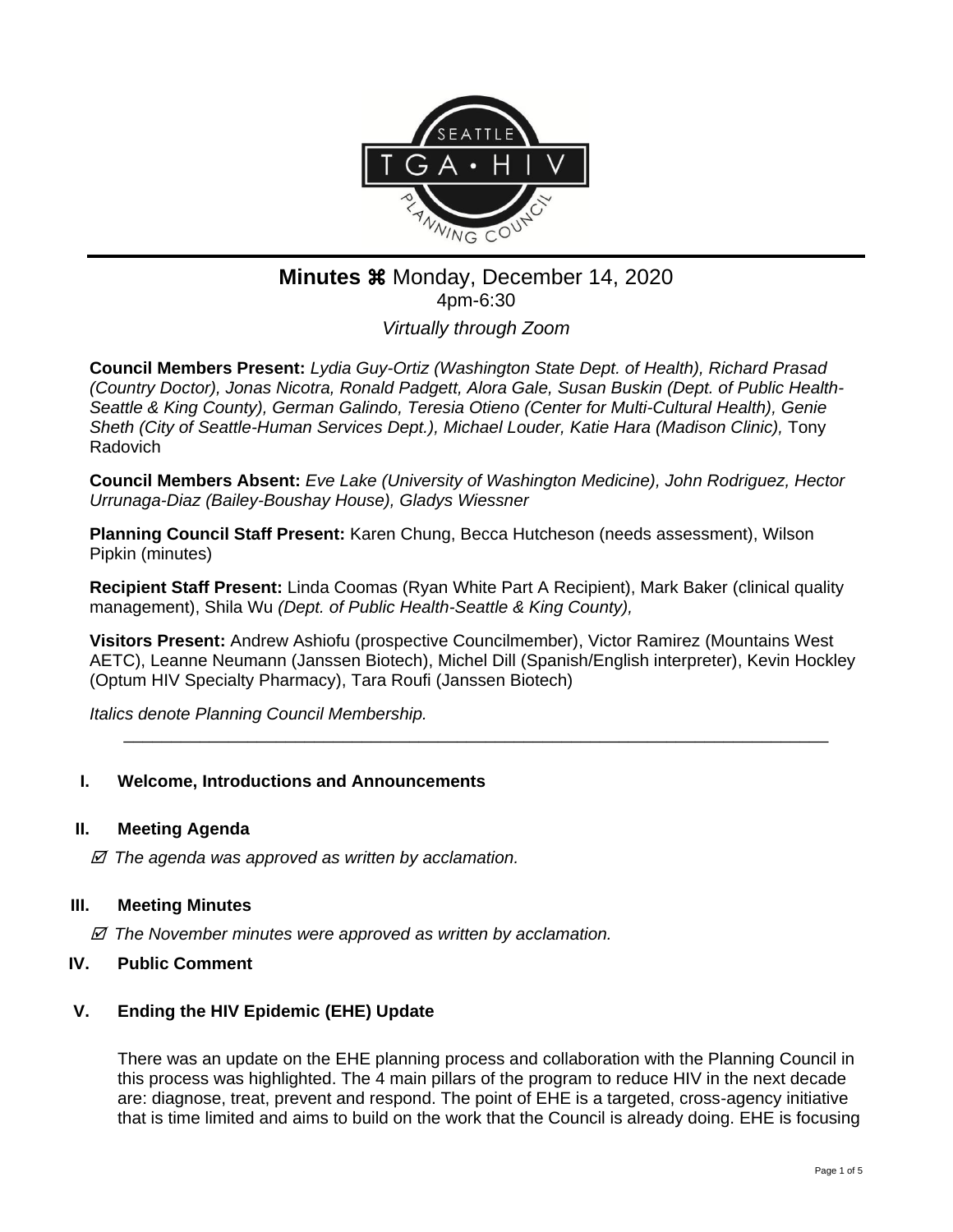on those populations with the highest risk of transmitting or acquiring HIV. The EHE Plan has three components which are the epidemiological synopsis, a situational analysis, and activities divided by the 4 main pillars of the federal program. The overarching values of the EHE activities are: they need to address structural racism, they need to address and avoid exacerbating stigma, they need to be provided by culturally sensitive, trauma-informed providers and settings, they need to be part of larger efforts to increase equity in our prevention and health care systems, using a syndemic approach whenever possible, to encourage integration of prevention and care services with those for hepatitis, STI's, and other conditions that affect the health of people at risk for or living with HIV.

The key prevention activities are: expand access to Pre-Exposure Prophylaxis (PrEP), develop new services to reduce barriers to PrEP initiation and retention, provide PrEP education for communities of color (members and providers) to reduce stigma and increase acceptability and uptake of PrEP, expand condom access in north and south King County (via federally qualified health centers, community based organizations, jails, businesses, schools), expand syringe services programs to additional geographic areas (esp. north Seattle) and increase the number of syringes distributed per person, expand availability and accessibility of medications for opiate use disorder, improve cultural humility and respect in the delivery of prevention services to LGBTQ persons, persons who use drugs, and persons engaged in sex work.

The Key diagnose activities are: increase routine HIV testing in clinical settings, increase HIV testing in non-clinical sites, increase partner notification services, develop educational campaigns and other activities focusing on people of color.

The key treat activities are: expand access to low barrier HIV care to reduce structural barriers to care, provide co-located services in low-barrier services, provide enhanced linkage to care for persons with newly diagnosed HIV, expand real-time data to care, expand capacity of existing clinical and other care providers to care for people living with HIV, increase availability of culturally inclusive, trauma informed services (all types).

The group added that the activities that are successful are sustained over time. Key sustain activities are: develop and implement an ongoing infrastructure for community engagement, conduct a mid-initiative evaluation and develop a sustainability plan for successful activities, increase cross-systems collaboration, workforce capacity development.

Next steps for EHE are making final revisions to the plan, submit to CDC, start implementing activities, share information regularly especially around treat activities, and revisit the plan regularly. In response to a question it was stated that loan forgiveness for BIPOC folks interested in going into this work is a good idea. In response to a question it was stated that treatment in and around correctional facilities/jails is something that was discussed in all pillars of the plan. This is a larger conversation that would be gladly had another time. It was stated that a good conversation to have would be a training on the difference between prison and jail. Becca provided her email for questions about this plan [hutchbec@uw.edu.](mailto:hutchbec@uw.edu) In response to a question, it was stated that the funding source specifically states that the funding must be used to build on the current system of care and fill gaps in services.

# **VI. Recipient Report**

Ryan White staff are finalizing amendments for reallocation that was done recently. Also in process is drafting of requests for proposals (RFA) which will be released in January 2021. These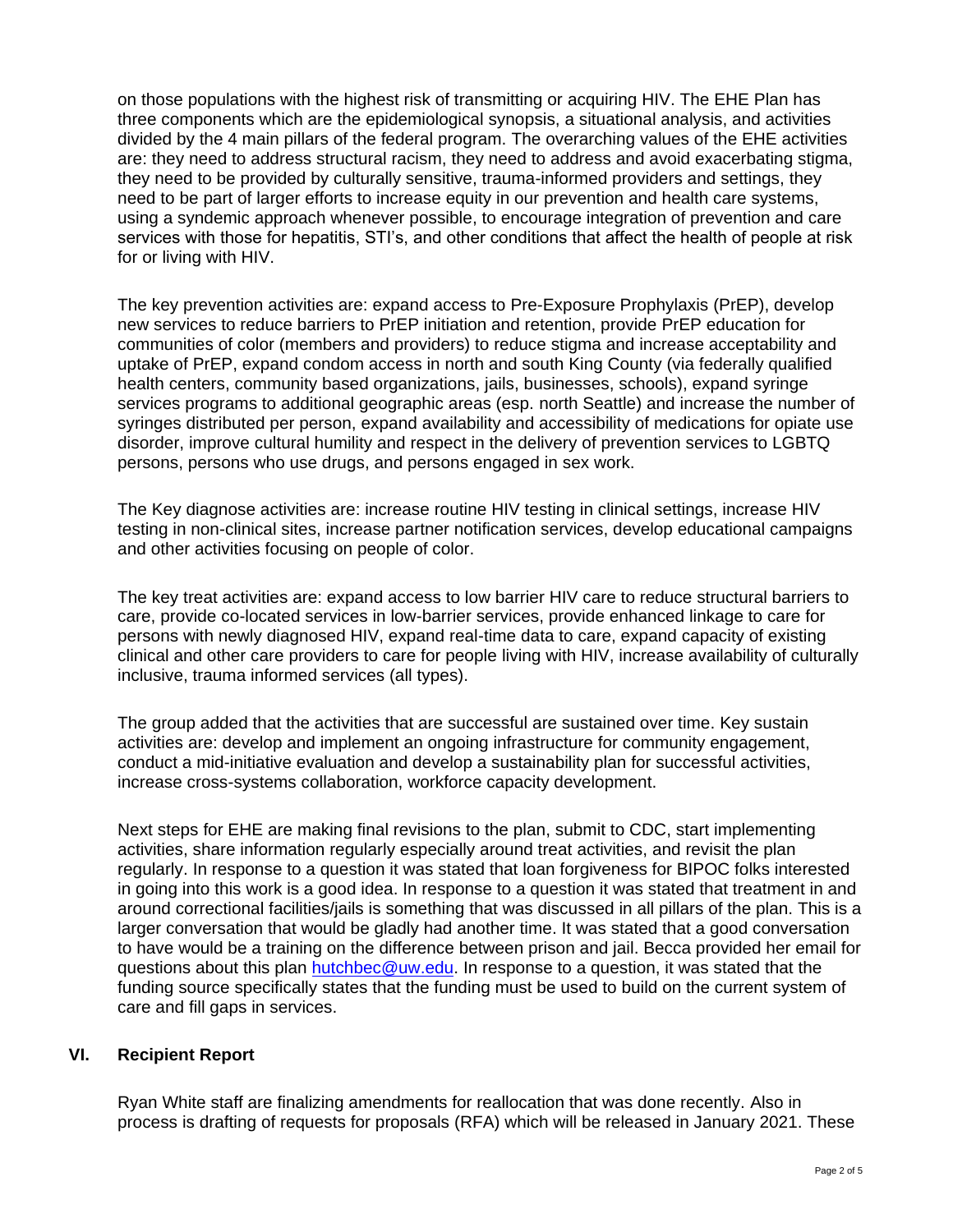go out every other year after prioritization and allocation. Mark has been working diligently on the Provide Database upgrade from CareWare. This process is in the final stages and was put on hold by vacancy in his position and the pandemic. This process will take time to get the database up and running in subrecipient agencies. There is also work being done on the carryover request which will be discussed more in the NAPSRA Committee report.

# **VII. Executive Committee Report**

This committee discussed the carryover request at length, as well as hearing reports back from all committees.

# **VIII. NAPSRA Committee Report**

This committee discussed and put together the request to carryover unobligated balances. The directives were finished as well. A quick outline of the overall Ryan White Part A (RWPA) funding process, requesting carryover and what is done with carryover funds. In fiscal year 2020 the Seattle Transitional Grant Area (TGA) received: \$4,473,067 in formula funds, \$2,167,653 in supplemental funds, and \$374,787 in Minority AIDS Initiative (MAI) funds for a total of \$7,015,507. According to HRSA, 95% of formula funds must be spent in order to avoid penalties or reductions in funding. The Health Resources and Services Administration (HRSA) requires an estimate of unobligated balances be submitted by Dec 31<sup>st</sup> every year, and a final requested carryover amount with service category allocations is due by the end of July. The current estimate for FY 2020 is a total requested carryover of \$242,395, with \$223,653 being formula funds and \$18,739 being MAI.

#### *MOTION: Richard moved to accept this outlined plan for carryover. Lydia seconds.*

#### *Discussion: In response to a question it was stated that you can carryover funds from MAI, but not supplemental or previously requested carryover funds.*

# *The motion passed with the following vote:*

- In favor 11 *Michael, Lydia, Richard, Katie, Ron, Jonas, Alora, German, Teresia, Genie, Susan*
- Opposed -0-
- Abstaining -0-

The directives need to be voted on in this meeting to meet deadlines for applying for RWPA funds. It was stated that directives are not required, and that is why there are not directives for every category.

# *MOTION: Richard moved to approve these directives. Susan seconds.*

*Discussion: It was stated that Emergency Financial Assistance is a new category. There is a directive for this service category to prioritize the prevention of homelessness, including acquiring and maintaining employment, for undocumented persons or others with no alternative source of aid. There is a new subcategory of Food & Meals which is for food vouchers. There is a directive for this that these vouchers should be prioritized for people who cannot access culturally or dietarily appropriate or relevant meals via other food resources. In response to a question, it is stated that services are to be provided throughout the TGA.*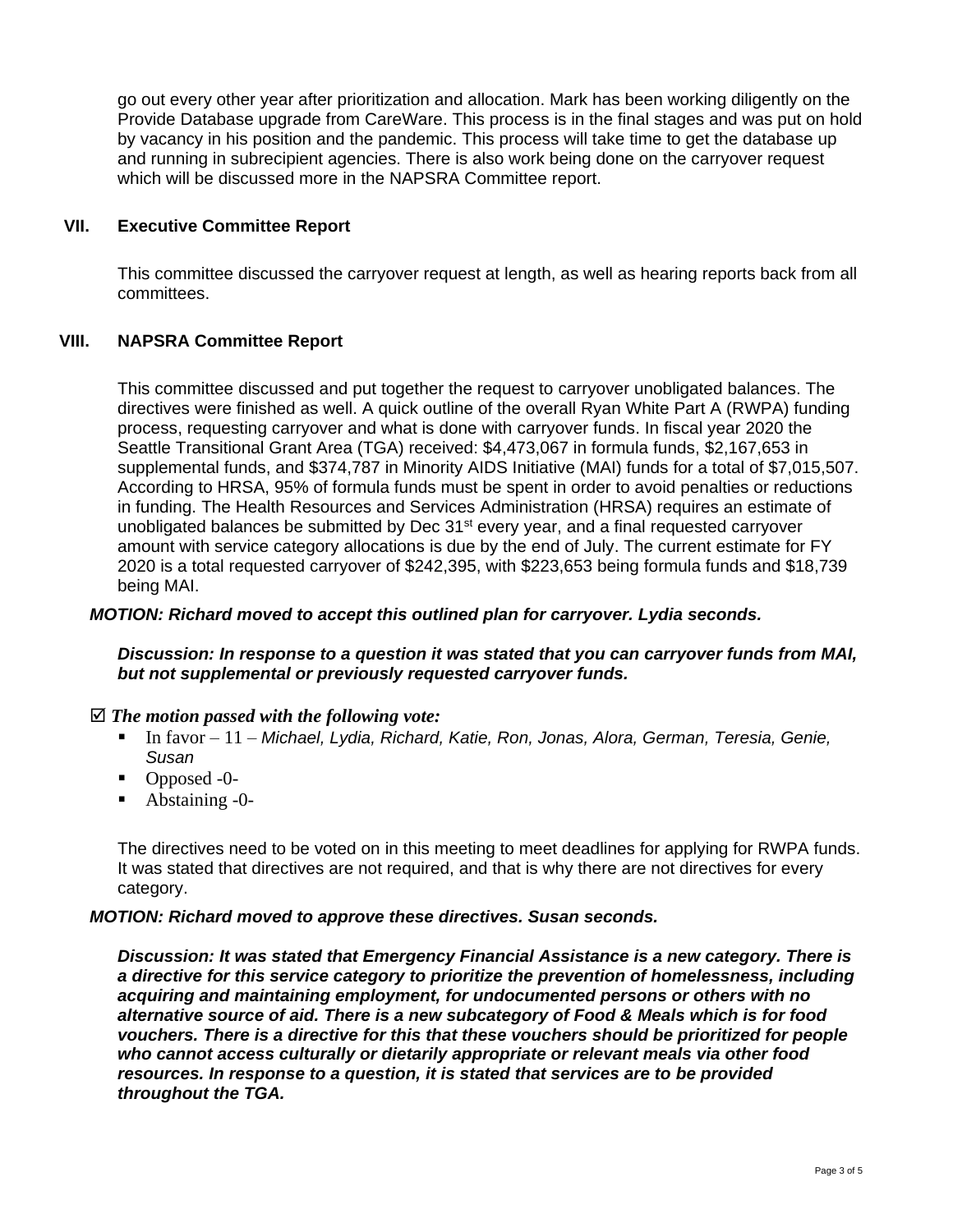#### *The motion passed with the following vote:*

- In favor 11 *Michael, Lydia, Richard, Katie, Ron, Jonas, Alora, German, Teresia, Genie, Susan*
- Opposed -0-
- Abstaining -0-

# **IX. Membership/Operations Committee Report**

This committee would like to recommend *German Galindo* for a second term on the Planning Council. He has been very passionate and an advocate for his fellow Planning Council members. He has advocated for telecom reimbursements. He attends almost every meeting except SOC.

# *MOTION: Katie moved to reappoint German Galindo to the Planning Council. Genie seconds.*

# *Discussion: None*

# *The motion passed with the following vote:*

- In favor 11 Michael, Lydia, Richard, Katie, Ron, Jonas, Alora, German, Teresia, Genie, *Susan*
- Opposed -0-
- Abstaining -0-

This committee is also recommending the approval Lina Stinson-Ali as a consumer member of the Planning Council. She is a previous member that was active about ten years ago. It was stated that she would be a great addition to the Council and has done a lot of work with people living with HIV. She is both passionate and committed.

# *MOTION: Ron moved to forward the application of Lina Stinson-Ali to the King County Executive for approval. Michael seconds.*

# *Discussion: It was clarified that she is from Tanzania.*

#### *The motion passed with the following vote:*

- In favor 11 *Michael, Lydia, Richard, Katie, Ron, Jonas, Alora, German, Teresia, Genie, Susan*
- Opposed -0-
- Abstaining -0-

Karen will submit her name to the King County Executive's Office tomorrow and will update the Council on when she gets confirmed.

There are two upcoming interviews happening this Thursday in this committee. Andrew Ashiofu who is present is one of them.

# **X. +Caucus Report**

There was discussion on telecom reimbursements, the business cards and brochures, and utilizing a rotating co-chair to help spread the workload and train Caucus members.